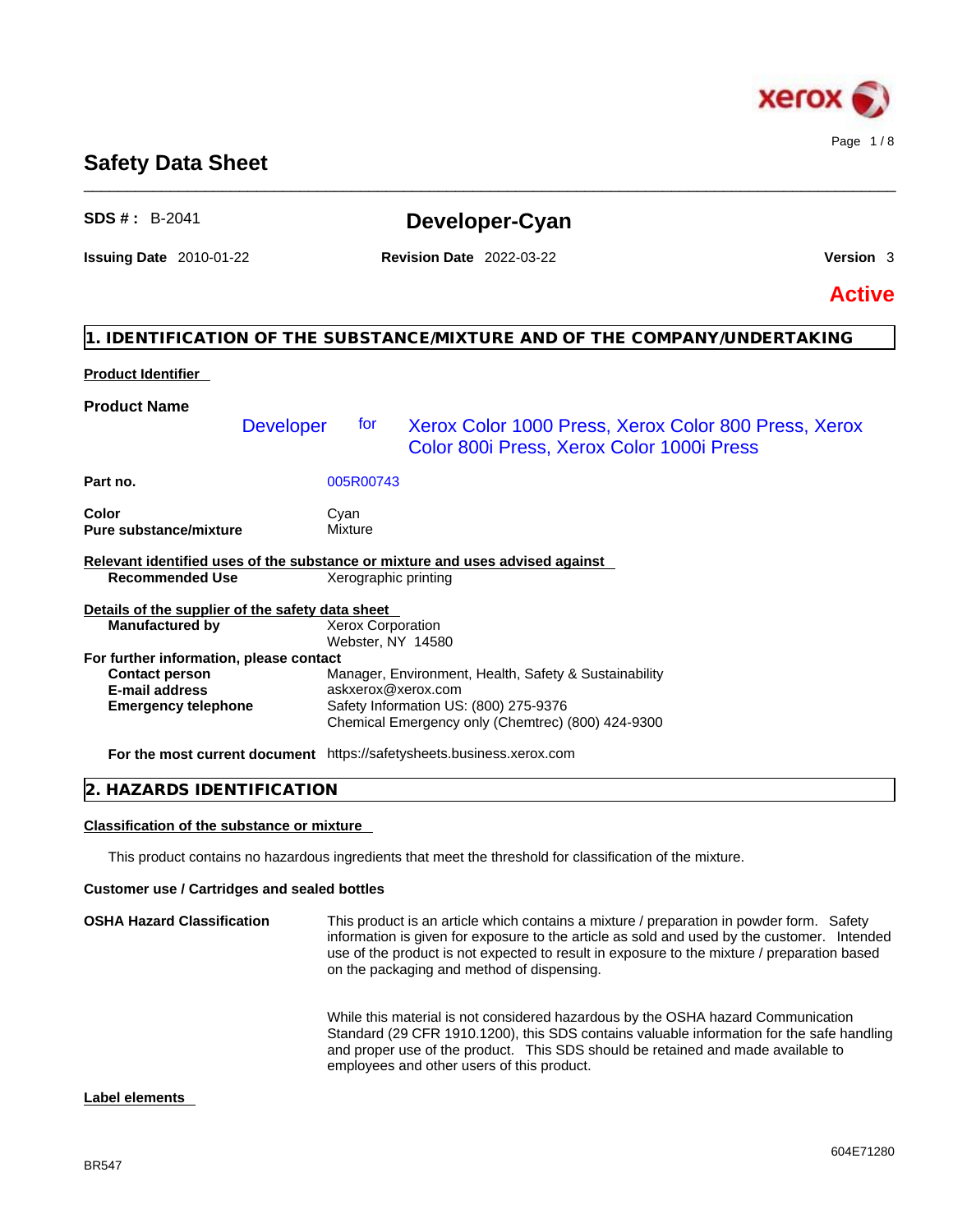

# \_\_\_\_\_\_\_\_\_\_\_\_\_\_\_\_\_\_\_\_\_\_\_\_\_\_\_\_\_\_\_\_\_\_\_\_\_\_\_\_\_\_\_\_\_\_\_\_\_\_\_\_\_\_\_\_\_\_\_\_\_\_\_\_\_\_\_\_\_\_\_\_\_\_\_\_\_\_\_\_\_\_\_\_\_\_\_\_\_\_\_\_\_\_ **SDS # :** B-2041 **Developer-Cyan** Page 2 / 8

| None          |
|---------------|
| None required |
| None required |
|               |

# **Other hazards**

Not a PBT according to REACH Annex XIII

**3. COMPOSITION/INFORMATION ON INGREDIENTS** 

# **Mixtures**

| <b>Chemical Name</b> | <b>CAS No.</b> | Weight % | <b>Classification (Req.</b><br>1272/2008) | <b>Hazard Statements</b> |
|----------------------|----------------|----------|-------------------------------------------|--------------------------|
| Ceramic materials    | 66402-68-4     | 60-80    |                                           | $-1$                     |
| Carbon Black         | 1333-86-4      | <10      | $\sim$ $\sim$                             | $\sim$ $\sim$            |
| Polyester resin      | 117581-13-2    | <20      | $\overline{\phantom{a}}$                  | $\overline{\phantom{m}}$ |
| Cyan Pigment         | 147-14-8       | <10      | $\sim$ $\sim$                             | $\sim$                   |
| Titanium dioxide     | 13463-67-7     |          | Carc (Inhal) 2                            | H <sub>351</sub>         |

"--" indicates no classification or hazard statements apply.

Full text of H- statements: see section 16

| . I F<br><b>ACLIDEC</b><br>$\sim$ $\sim$<br>- 71 1<br>эc<br><b>IVIE</b><br>91 L<br>↩<br>ハトレ<br>∸<br>י ب<br>ີ<br>◡ |  |
|-------------------------------------------------------------------------------------------------------------------|--|
|-------------------------------------------------------------------------------------------------------------------|--|

# **Description of first-aid measures**

| <b>General advice</b>                                       | For external use only. When symptoms persist or in all cases of doubt seek medical advice.    |
|-------------------------------------------------------------|-----------------------------------------------------------------------------------------------|
|                                                             | Show this material safety data sheet to the doctor in attendance.                             |
| Eye contact                                                 | Immediately flush with plenty of water. After initial flushing, remove any contact lenses and |
|                                                             | continue flushing for at least 15 minutes                                                     |
| <b>Skin contact</b>                                         | Wash skin with soap and water                                                                 |
| <b>Inhalation</b>                                           | Move to fresh air                                                                             |
| Ingestion                                                   | Rinse mouth with water and afterwards drink plenty of water or milk                           |
| Most important symptoms and effects, both acute and delayed |                                                                                               |
| Acute toxicity                                              |                                                                                               |
| <b>Eyes</b>                                                 | No known effect                                                                               |
| <b>Skin</b>                                                 | No known effect                                                                               |
| <b>Inhalation</b>                                           | No known effect                                                                               |
| Ingestion                                                   | No known effect                                                                               |
| <b>Chronic toxicity</b>                                     | No known effects under normal use conditions                                                  |
| <b>Main symptoms</b>                                        | Overexposure may cause:                                                                       |
|                                                             | mild respiratory irritation similar to nuisance dust.                                         |
| <b>Aggravated Medical Conditions</b>                        | None under normal use conditions                                                              |
|                                                             | Indication of immediate medical attention and special treatment needed                        |
| <b>Protection of first-aiders</b>                           | No special protective equipment required                                                      |
| Notes to physician                                          | Treat symptomatically                                                                         |
|                                                             |                                                                                               |

**5. FIRE-FIGHTING MEASURES** 

# **Extinguishing media**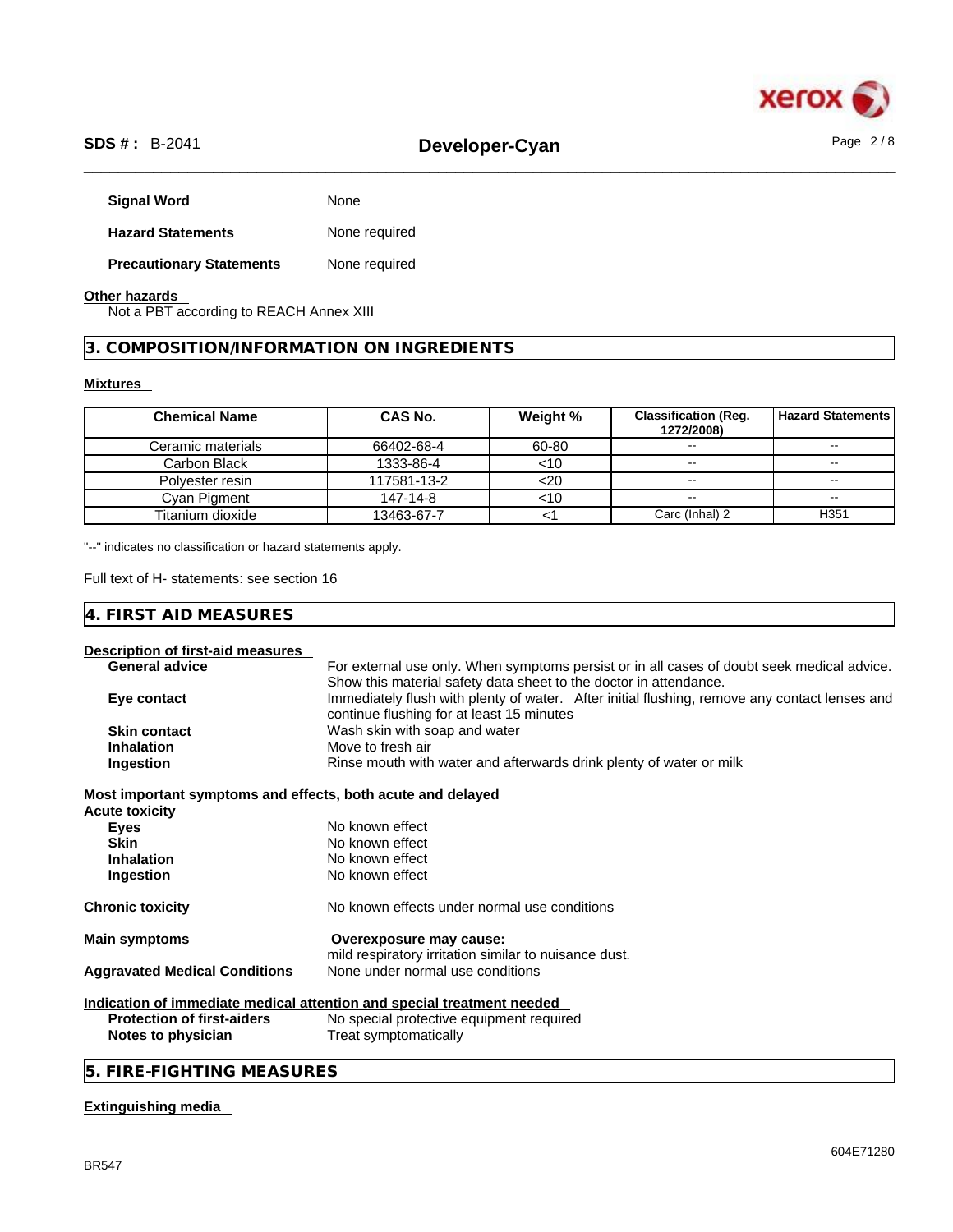

# \_\_\_\_\_\_\_\_\_\_\_\_\_\_\_\_\_\_\_\_\_\_\_\_\_\_\_\_\_\_\_\_\_\_\_\_\_\_\_\_\_\_\_\_\_\_\_\_\_\_\_\_\_\_\_\_\_\_\_\_\_\_\_\_\_\_\_\_\_\_\_\_\_\_\_\_\_\_\_\_\_\_\_\_\_\_\_\_\_\_\_\_\_\_ **SDS # :** B-2041 **Developer-Cyan** Page 3 / 8

**Suitable extinguishing media** Use water spray or fog; do not use straight streams, Foam **Unsuitable extinguishing media** Do not use a solid water stream as it may scatterand spread fire

#### **Special hazards arising from the substance or mixture**

Fine dust dispersed in air, in sufficient concentrations, and in the presence of an ignition source is a potential dust explosion hazard

#### **Hazardous combustion products**

Hazardous decomposition products due to incomplete combustion, Carbon oxides, Nitrogen oxides (NOx)

#### **Advice for fire-fighters**

In the event of fire and/or explosion do not breathe fumes. Wear fire/flame resistant/retardant clothing. Use self-contained pressure-demand breathing apparatus if needed to prevent exposure to smoke or airborne toxins. Wear self-contained breathing apparatus and protective suit

## **Other information**

| Flammability       | Not flammable. Will not readily ignite. |
|--------------------|-----------------------------------------|
| <b>Flash point</b> | Not applicable                          |

## **6. ACCIDENTAL RELEASE MEASURES**

#### **Personal precautions, protective equipment and emergency procedures**

Avoid breathing dust

#### **Environmental precautions**

Although toner is not an aquatic toxin, microplastics may be a physical hazard to aquatic life and should not be allowed to enter drains, sewers, or waterways

#### **Methods and material for containment and cleaning up**

| <b>Methods for containment</b> | Prevent dust cloud                                                                 |
|--------------------------------|------------------------------------------------------------------------------------|
| Methods for cleaning up        | Use an electrically protected vacuum cleaner to remove excess, then wash with COLD |
|                                | water. Hot water fuses the toner, making it difficult to remove                    |

#### **Reference to other sections**

See section 12 for additional ecological information See Section 13 for additional information

# **7. HANDLING AND STORAGE**

#### **Precautions for safe handling**

| Advice on safe handling | Handle in accordance with good industrial hygiene and safety practice, Avoid dust<br>accumulation in enclosed space, Prevent dust cloud |
|-------------------------|-----------------------------------------------------------------------------------------------------------------------------------------|
| <b>Hygiene measures</b> | None under normal use conditions                                                                                                        |

## **Conditions for safe storage, including any incompatibilities**

#### **Technical measures and storage conditions**

Keep container tightly closed in a dry and well-ventilated place, Store at room temperature

**Incompatible products** None

**Specific end uses**  Xerographic printing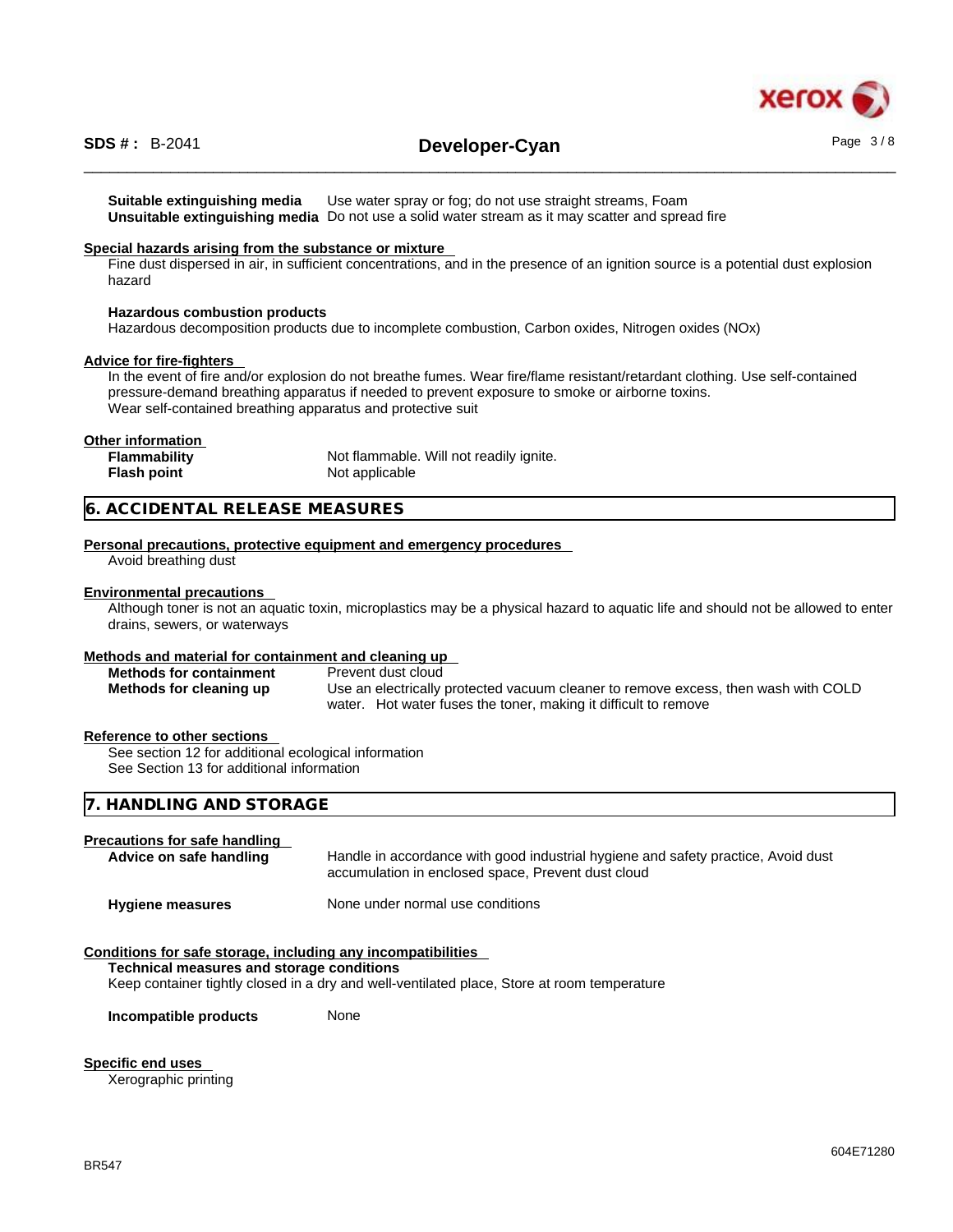

# **8. EXPOSURE CONTROLS/PERSONAL PROTECTION**

# **Control parameters Exposure Limits Xerox Exposure Limit**

**ACGIH TLV TWA** 10 mg/m<sup>3</sup> (inhalable particles) **ACGIH TLV TWA** 3 mg/m<sup>3</sup> (respirable dust) **OSHA PEL TWA** 15 mg/m<sup>3</sup> (total dust) **OSHA PEL TWA** 5 mg/m<sup>3</sup> (respirable dust)  $2.5 \text{ mg/m}^3$  (total dust) **Xerox Exposure Limit** 0.4 mg/m<sup>3</sup> (respirable dust)

#### **Component Information**

| <b>Chemical Name</b> | <b>ACGIH TLV</b>                                     | <b>OSHA PEL</b>             |
|----------------------|------------------------------------------------------|-----------------------------|
| Ceramic materials    | TWA: 5 mg/m <sup>3</sup> TWA: 0.02 mg/m <sup>3</sup> | Ceiling: $5 \text{ mg/m}^3$ |
|                      | TWA: $0.1 \text{ mg/m}^3$                            |                             |
| Carbon Black         | TWA: $3 \text{ ma/m}^3$                              | TWA: $3.5 \text{ ma/m}^3$   |
| Cyan Pigment         | TWA: 1 $mq/m3$                                       |                             |
| Titanium dioxide     | TWA: $10 \text{ mg/m}^3$                             | TWA: $15 \text{ mg/m}^3$    |

# **Exposure controls**

**Controls** 

**Engineering measures** None under normal use conditions

#### **Individual protection measures, such as personal protective equipment (PPE)**

**Eye/Face protection** No special protective equipment required

Hand protection **No special protective equipment required Skin and body protection** No special protective equipment required **Respiratory protection** No special protective equipment required. **Respiratory protection** No special protective equipment required.<br> **Thermal hazards** None under normal processing **Thermal hazards** None under normal processing

#### **Environmental Exposure Controls**

**Environmental Exposure** Keep out of drains, sewers, ditches and waterways

## **9. PHYSICAL AND CHEMICAL PROPERTIES**

#### **Information on basic physical and chemical properties**

| Appearance<br><b>Physical state</b><br>Color                                                                                                             | Powder<br>Solid<br>Cyan |                                                                                             | Odor<br><b>Odor threshold</b><br>рH | Faint<br>Not applicable<br>Not applicable |  |
|----------------------------------------------------------------------------------------------------------------------------------------------------------|-------------------------|---------------------------------------------------------------------------------------------|-------------------------------------|-------------------------------------------|--|
| <b>Flash point</b>                                                                                                                                       |                         | Not applicable                                                                              |                                     |                                           |  |
| <b>Melting / Freezing Point</b><br>Boiling point/range<br>Softening point                                                                                |                         | Not applicable<br>Not applicable                                                            |                                     |                                           |  |
| <b>Evaporation rate</b><br><b>Flammability</b><br><b>Flammability Limits in Air</b>                                                                      |                         | Not applicable<br>Not flammable. Will not readily ignite.<br>Not applicable                 |                                     |                                           |  |
| Vapor pressure<br>Vapor density<br><b>Specific gravity</b><br><b>Water solubility</b><br><b>Partition coefficient</b><br><b>Autoignition temperature</b> |                         | Not applicable<br>Not applicable<br>4 - 5<br>Negligible<br>Not applicable<br>Not applicable |                                     |                                           |  |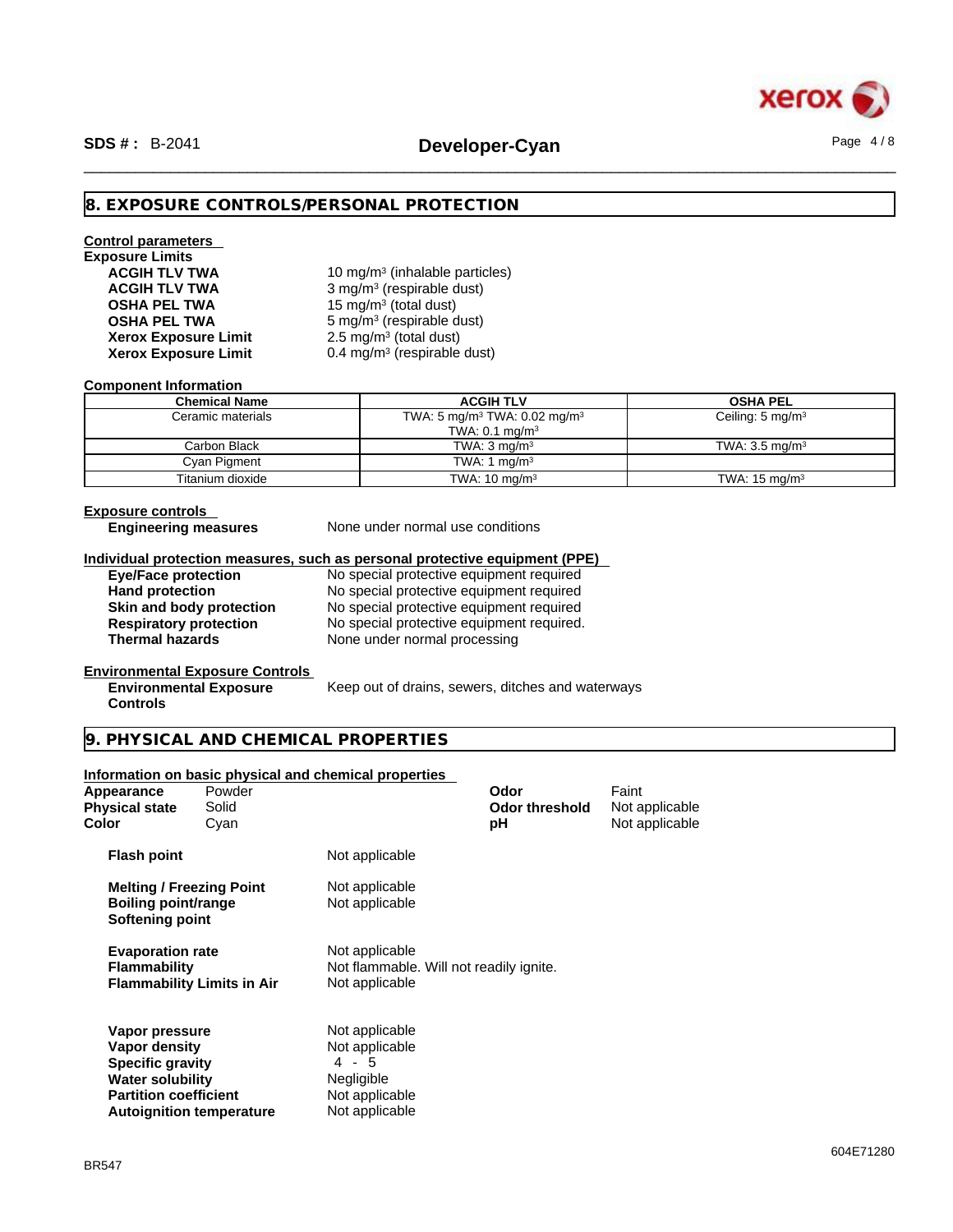

# \_\_\_\_\_\_\_\_\_\_\_\_\_\_\_\_\_\_\_\_\_\_\_\_\_\_\_\_\_\_\_\_\_\_\_\_\_\_\_\_\_\_\_\_\_\_\_\_\_\_\_\_\_\_\_\_\_\_\_\_\_\_\_\_\_\_\_\_\_\_\_\_\_\_\_\_\_\_\_\_\_\_\_\_\_\_\_\_\_\_\_\_\_\_ **SDS # :** B-2041 **Developer-Cyan** Page 5 / 8

| Decomposition temperature   | Not determined                                                                                                                              |
|-----------------------------|---------------------------------------------------------------------------------------------------------------------------------------------|
| <b>Viscosity</b>            | Not applicable                                                                                                                              |
| <b>Explosive properties</b> | Fine dust dispersed in air, in sufficient concentrations, and in the presence of an ignition<br>source is a potential dust explosion hazard |
| <b>Oxidizing properties</b> | Not applicable                                                                                                                              |
| Other information           |                                                                                                                                             |
| <b>N</b> one                |                                                                                                                                             |

None

# **10. STABILITY AND REACTIVITY**

#### **Reactivity**

No dangerous reaction known under conditions of normal use

#### **Chemical stability**

Stable under normal conditions.

#### **Possibility of hazardous reactions**

**Hazardous reactions** None under normal processing **Hazardous polymerization** Hazardous polymerization does not occur

#### **Conditions to avoid**

Prevent dust cloud. Fine dust dispersed in air, in sufficient concentrations, and in the presence of an ignition source is a potential dust explosion hazard.

# **Incompatible Materials**

None

#### **Hazardous decomposition products**

None under normal use

# **11. TOXICOLOGICAL INFORMATION**

*The toxicity data noted below is based on the test results of similar reprographic materials.* 

# **Information on toxicological effects**

| <b>Acute toxicity</b>      |                                       |
|----------------------------|---------------------------------------|
| <b>Product Information</b> |                                       |
| <b>Irritation</b>          | No skin irritation, No eye irritation |
| Oral LD50                  | $> 5$ g/kg (rat)                      |
| Dermal LD50                | $> 5$ g/kg (rabbit)                   |
| <b>LC50 Inhalation</b>     | $> 5$ mg/L (rat, 4 hr)                |

#### **Component Information**

| <b>Chemical Name</b> | LC50 Inhalation | Dermal LD50          | Oral LD50         |
|----------------------|-----------------|----------------------|-------------------|
| Carbon Black         |                 | . Rabbit ا<br>3 a/ka | 15400 mg/kg (Rat) |
| Cvan Pigment         |                 |                      | 10000 mg/kg (Rat) |
| Titanium dioxide     |                 |                      | 10000 mg/kg (Rat) |

#### **Chronic toxicity**

| _ _                         |                                          |
|-----------------------------|------------------------------------------|
| <b>Sensitization</b>        | No sensitization responses were observed |
| <b>Neurological Effects</b> | No information available                 |
| Target organ effects        | None known                               |
|                             |                                          |

# **CMR Effects**

| <b>Mutagenic effects</b>     | Not mutagenic in AMES Test                                                |
|------------------------------|---------------------------------------------------------------------------|
| <b>Reproductive toxicity</b> | This product does not contain any known or suspected reproductive hazards |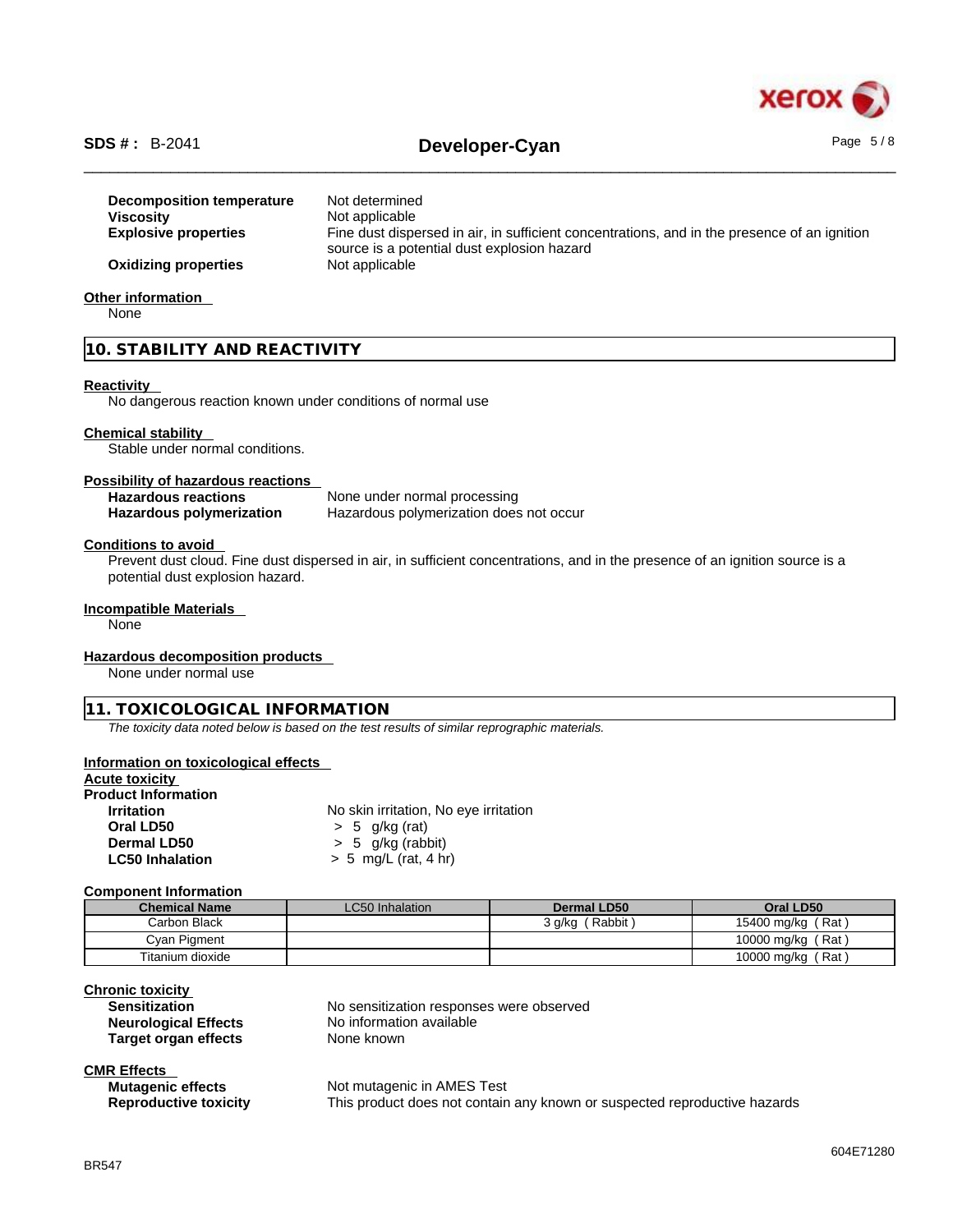

| <b>Carcinogenicity</b> | See "Other Information" in this section. |             |
|------------------------|------------------------------------------|-------------|
| <b>Chemical Name</b>   | <b>NTP</b>                               | <b>IARC</b> |
| Carbon Black           |                                          | 2Β          |
| Titanium dioxide       |                                          | 2B          |

#### **Other information**

The IARC (International Agency for Research on Cancer) has listed carbon black as "possibly carcinogenic to humans". However, Xerox has concluded that the presence of carbon black in this mixture does not present a health hazard. The IARC classification is based on studies evaluating pure, "free" carbon black. In contrast, toner is a formulation composed of specially prepared polymer and a small amount of carbon black (or other pigment). In the process of making toner, the small amount of carbon black becomes encapsulated within a matrix. Xerox has performed extensive testing of toner, including a chronic bioassay (test for potential carcinogenicity). Exposure to toner did not produce evidence of cancer in exposed animals. The results were submitted to regulatory agencies and published extensively.

The IARC (International Agency for Research on Cancer) has listed titanium dioxide as "possibly carcinogenic to humans". However, Xerox has concluded that the presence of titanium dioxide in this mixture does not present a health hazard. The IARC classification is based on studies in rats using high concentrations of pure, unbound TiO 2 particles of respirable size. Epidemiological studies do not suggest a carcinogenic effect in humans. In addition, the titanium dioxide in this mixture is encapsulated in a matrix or bound to the surface of the toner.

| Other toxic effects      |                |  |
|--------------------------|----------------|--|
| <b>Aspiration Hazard</b> | Not applicable |  |
| Other adverse effects    | None known     |  |

#### **Information on other hazards**

**Endocrine disrupting properties** This product does not contain any known or suspected endocrine disruptors

#### **12. ECOLOGICAL INFORMATION**

#### **Toxicity**

On available data, the mixture / preparation is not harmful to aquatic life

#### **Component Information**

| <b>Chemical Name</b> | <b>Foxicity to algae</b> | Toxicitv to fish | <b>Toxicity to</b><br>microorganisms | Toxicity to daphnia and<br>lother aquatic invertebrates |
|----------------------|--------------------------|------------------|--------------------------------------|---------------------------------------------------------|
| Carbon Black         |                          |                  |                                      | EC50<br>) > 5600 ma/L 24 h                              |

#### **Persistence and degradability**

Not readily biodegradable

#### **Bioaccumulative potential**

Bioaccumulation is unlikely

#### **Mobility in soil**

Insoluble in water

#### **Component Information**

| $\mathbf{A}$<br>∣ Name<br>unemical | loq<br>Pow |
|------------------------------------|------------|
| Dimmat<br>مvan<br>nument           | v.v        |

#### **Results of PBT and vPvB assessment**

This substance is not considered to be persistent, bioaccumulating nor toxic (PBT)

#### **Endocrine disrupting properties**

This product does not contain any known or suspected endocrine disruptors

## **Other adverse effects**

Although toner is not an aquatic toxin, microplastics may be a physical hazard to aquatic life and should not be allowed to enter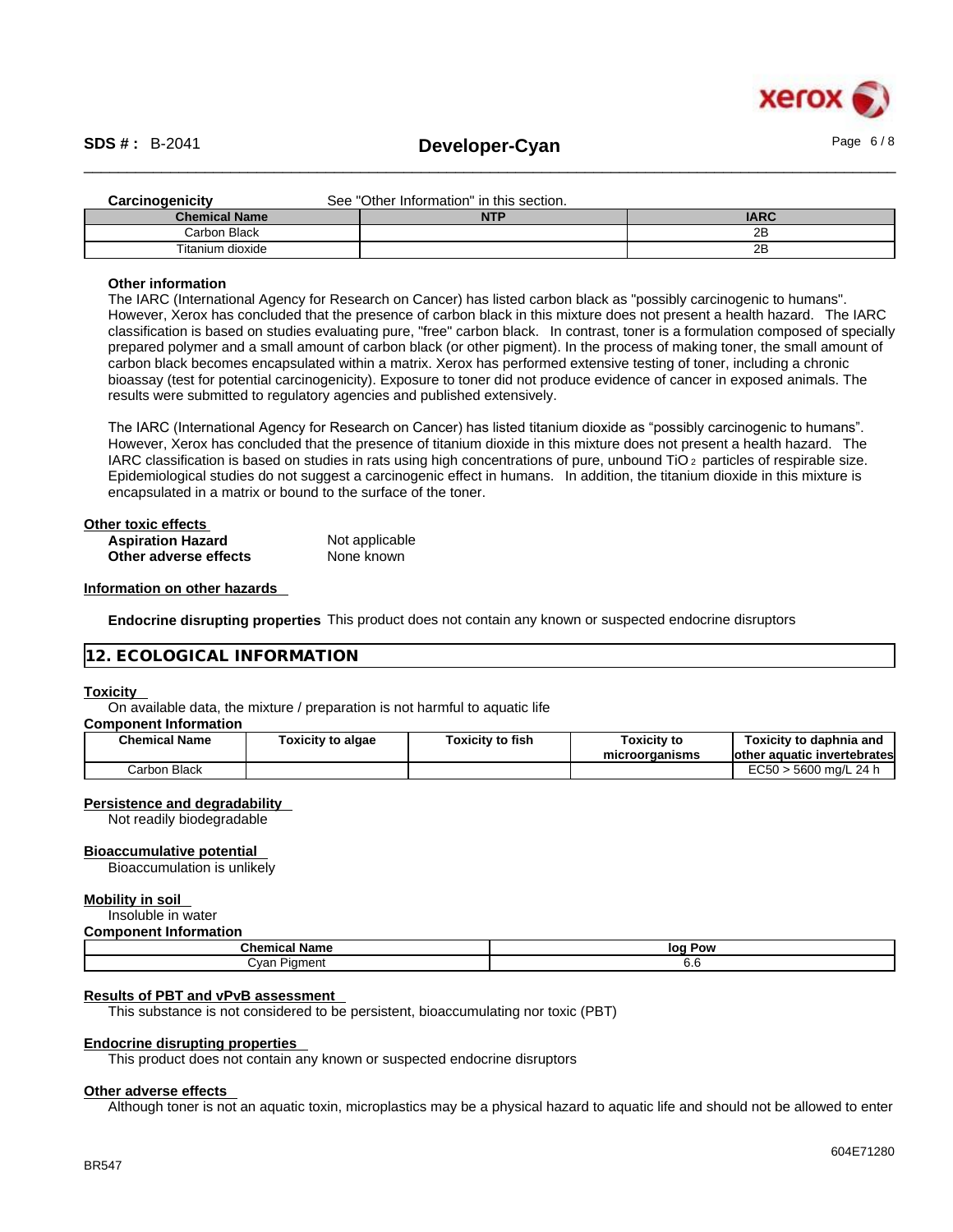

drains, sewers, or waterways.

| 13. DISPOSAL CONSIDERATIONS                              |                                                                                                                                                                             |
|----------------------------------------------------------|-----------------------------------------------------------------------------------------------------------------------------------------------------------------------------|
| Waste treatment methods<br><b>Waste Disposal Methods</b> | Can be landfilled or incinerated, when in compliance with local regulations If incineration is<br>to be carried out, care must be exercised to prevent dust clouds forming. |
| Contaminated packaging                                   | No special precautions are needed in handling this material                                                                                                                 |
| <b>Other information</b>                                 | Although toner is not an aquatic toxin, microplastics may be a physical hazard to aquatic life<br>and should not be allowed to enter drains, sewers, or waterways.          |

| <b>Chemical Name</b> | <b>California</b><br>.<br>เ Hazardous Waste Status |
|----------------------|----------------------------------------------------|
| materials<br>Ceramic | ™охіс                                              |
|                      |                                                    |

#### **14. TRANSPORT INFORMATION**

This material is not subject to regulation as a hazardous material for shipping

# **15. REGULATORY INFORMATION**

#### **Safety, health and environmental regulations/legislation specific for the substance or mixture**

#### **OSHA Regulatory Status**

This product is an article which contains a mixture / preparation in powder form. Safety information is given for exposure to the article as sold and used by the customer. Intended use of the product is not expected to result in exposure to the mixture / preparation based on the packaging and method of dispensing.

While this material is not considered hazardous by the OSHA hazard Communication Standard (29 CFR 1910.1200), this SDS contains valuable information for the safe handling and proper use of the product. This SDS should be retained and made available to employees and other users of this product.

#### **Canada**

This product has been classified in accordance with the hazard criteria of the Hazardous Products Regulations (HPR), and the SDS contains all the information required by the HPR.

#### **International Inventories**

| <b>TSCA</b>     | Complies |
|-----------------|----------|
| <b>DSL/NDSL</b> | Complies |

# **U.S. Federal Regulations**

#### **SARA 313**

Section 313 of Title III of the Superfund Amendments and Reauthorization Act of 1986 (SARA). This product does not contain any chemicals which are subject to the reporting requirements of the Act and Title 40 of the Code of Federal Regulations, Part 372 **Clean Water Act**

This product is not regulated as a pollutant pursuant to the Clean Water Act (40 CFR 122.21 and 40 CFR 122.42).

**Clean Air Act,Section 112 Hazardous Air Pollutants (HAPs) (see 40 CFR 61)**

This product is not regulated as a hazardous air pollutant (HAPS) under Section 112 of the Clean Air Act Amendments of 1990. **CERCLA**

This material, as supplied, does not contain any substances regulated as hazardous substances under the Comprehensive Environmental Response Compensation and Liability Act (CERCLA) (40 CFR 302) or the Superfund Amendments and Reauthorization Act (SARA) (40 CFR 355). There may be specific reporting requirements at the local, regional, or state level pertaining to releases of this material